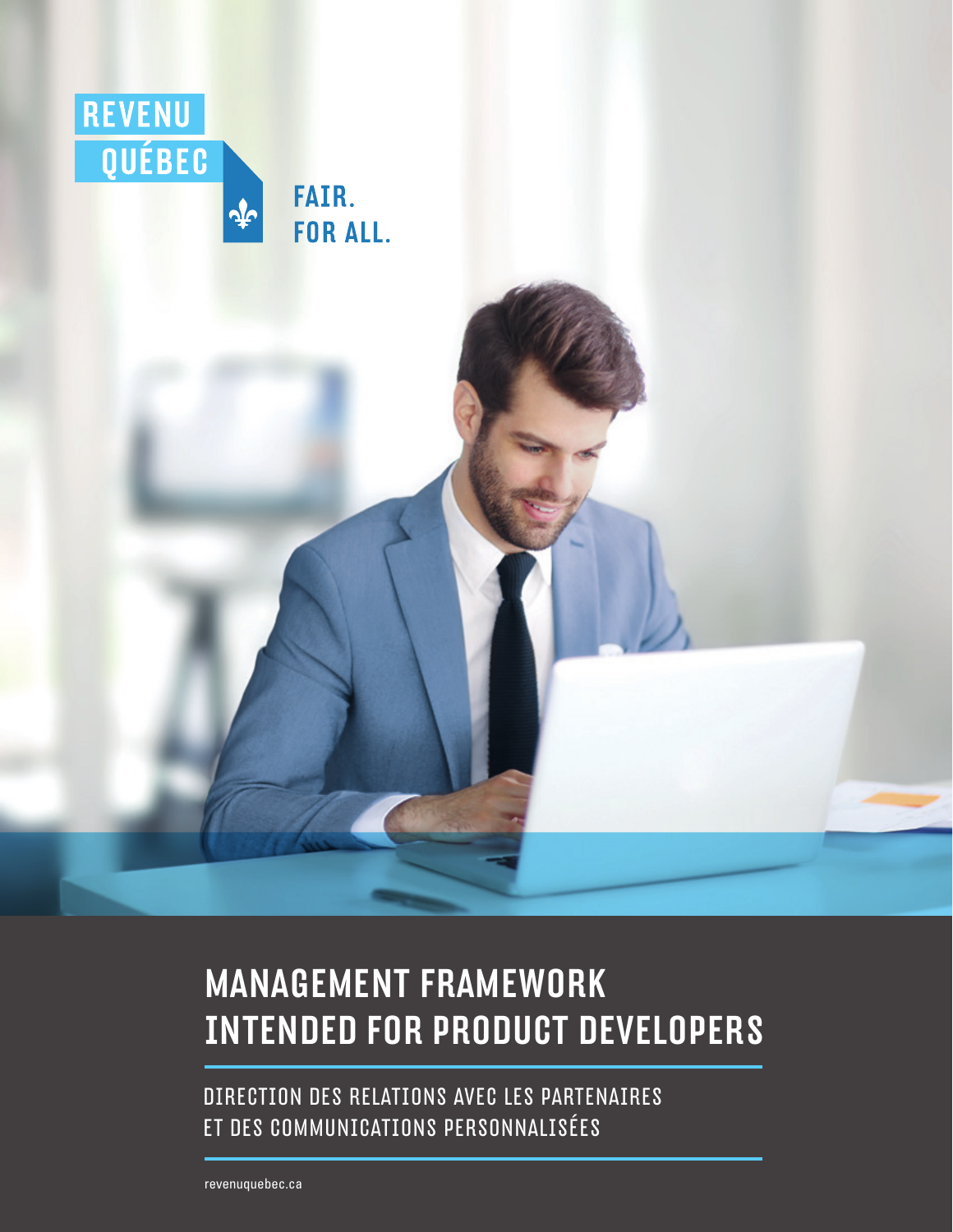# **CONTENTS**

|                | <b>Introduction</b><br>4           |                                                                                 |                 |  |  |
|----------------|------------------------------------|---------------------------------------------------------------------------------|-----------------|--|--|
| 1              | <b>Registering as a partner</b>    |                                                                                 |                 |  |  |
|                | 1.1                                |                                                                                 |                 |  |  |
|                | 1.2                                |                                                                                 |                 |  |  |
| $\overline{2}$ |                                    | <b>Validation processes</b>                                                     | $6\phantom{1}6$ |  |  |
|                | 2.1                                |                                                                                 |                 |  |  |
|                | 2.2                                |                                                                                 |                 |  |  |
|                |                                    | 2.2.1                                                                           |                 |  |  |
|                |                                    | 2.2.2                                                                           |                 |  |  |
|                |                                    | 2.2.3                                                                           |                 |  |  |
|                | 2.3                                |                                                                                 |                 |  |  |
|                | 2.4                                |                                                                                 |                 |  |  |
|                | 2.5                                |                                                                                 |                 |  |  |
|                | 2.6                                | Follow-up and development of certified products (QESI field of activity only) 8 |                 |  |  |
| 3              | <b>Developers responsibilities</b> |                                                                                 |                 |  |  |
|                | 3.1                                |                                                                                 |                 |  |  |
|                | 3.2                                | Responsibilities of developers of commercial products and developers            |                 |  |  |
|                |                                    |                                                                                 |                 |  |  |
|                | 3.3                                | Responsibilities of developers of commercial products and developers            |                 |  |  |
|                | 3.4                                |                                                                                 |                 |  |  |
|                | 3.5                                |                                                                                 |                 |  |  |
| 4              |                                    | Revenu Québec's responsibilities                                                | 11              |  |  |
| 5              |                                    | developer Privileges                                                            | 12              |  |  |
| 6              |                                    | <b>Listing of validated commercial products</b>                                 | 12              |  |  |
| 7              |                                    | <b>Use of logos</b>                                                             | 12              |  |  |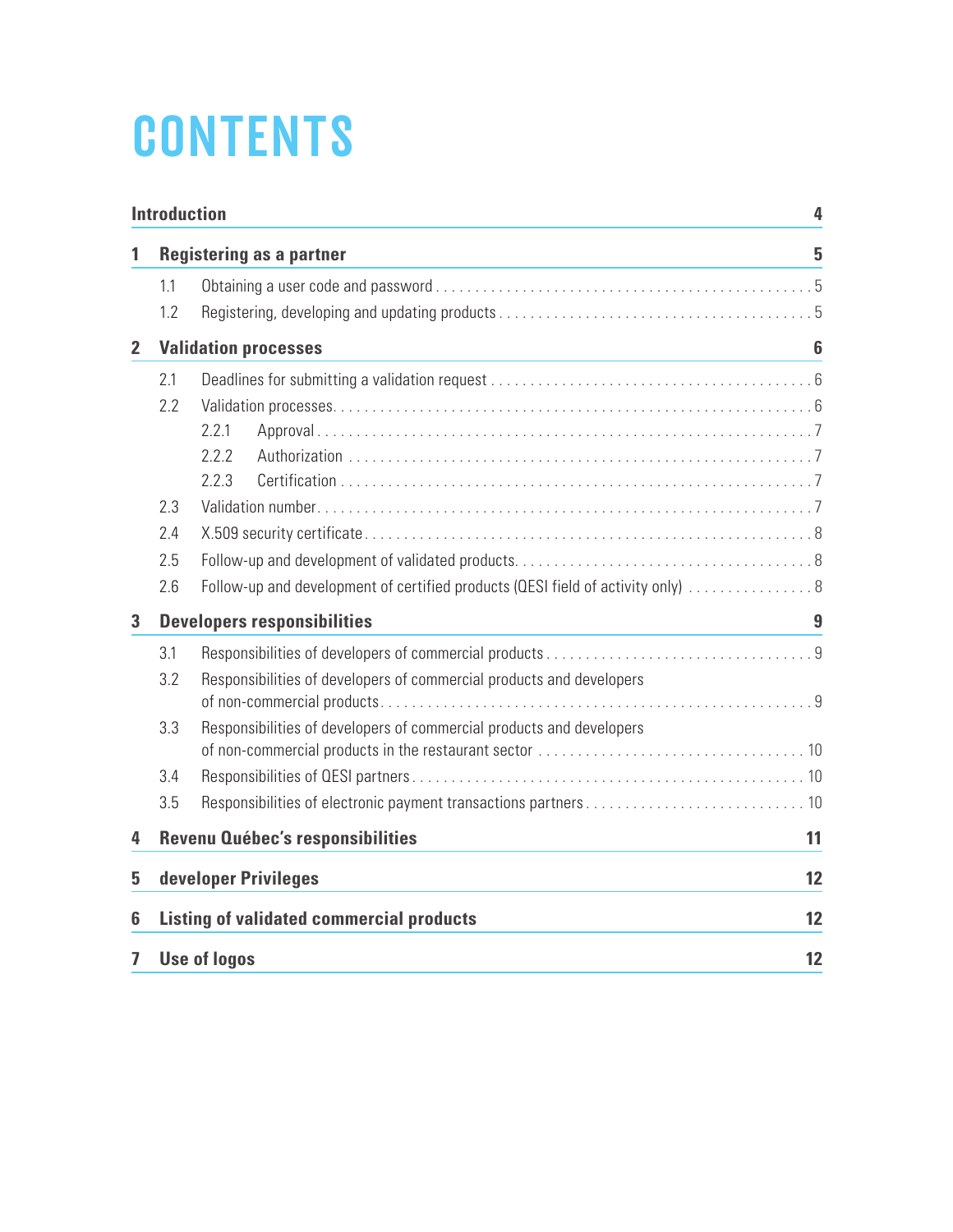| 8  | <b>Online services</b>                                |                                                                      | 13 |  |  |
|----|-------------------------------------------------------|----------------------------------------------------------------------|----|--|--|
|    | 8.1                                                   |                                                                      |    |  |  |
|    | 8.2                                                   |                                                                      |    |  |  |
|    |                                                       | 8.2.1                                                                |    |  |  |
|    |                                                       | 8.2.2                                                                |    |  |  |
|    |                                                       | 8.2.3                                                                |    |  |  |
|    | 8.3                                                   | Access to the restricted-access subsection for partners,             |    |  |  |
|    |                                                       | My Account for partners and electronic data transmission services 13 |    |  |  |
| 9  |                                                       | <b>My Account for partners: conditions for use</b>                   | 14 |  |  |
|    | 9.1                                                   |                                                                      |    |  |  |
|    | 9.2                                                   | Responsibilities of all persons with a user code and password 14     |    |  |  |
|    | 9.3                                                   |                                                                      |    |  |  |
|    | 9.4                                                   |                                                                      |    |  |  |
|    | 9.5                                                   |                                                                      |    |  |  |
|    | 9.6                                                   |                                                                      |    |  |  |
|    | 9.7                                                   |                                                                      |    |  |  |
|    | 9.8                                                   |                                                                      |    |  |  |
|    | 9.9                                                   |                                                                      |    |  |  |
|    | 9.10                                                  |                                                                      |    |  |  |
| 10 | <b>Details of the Agreement Between Revenu Québec</b> |                                                                      |    |  |  |
|    |                                                       | and a Product Developer (SW-10-V)                                    | 17 |  |  |
|    | Glossary                                              |                                                                      | 20 |  |  |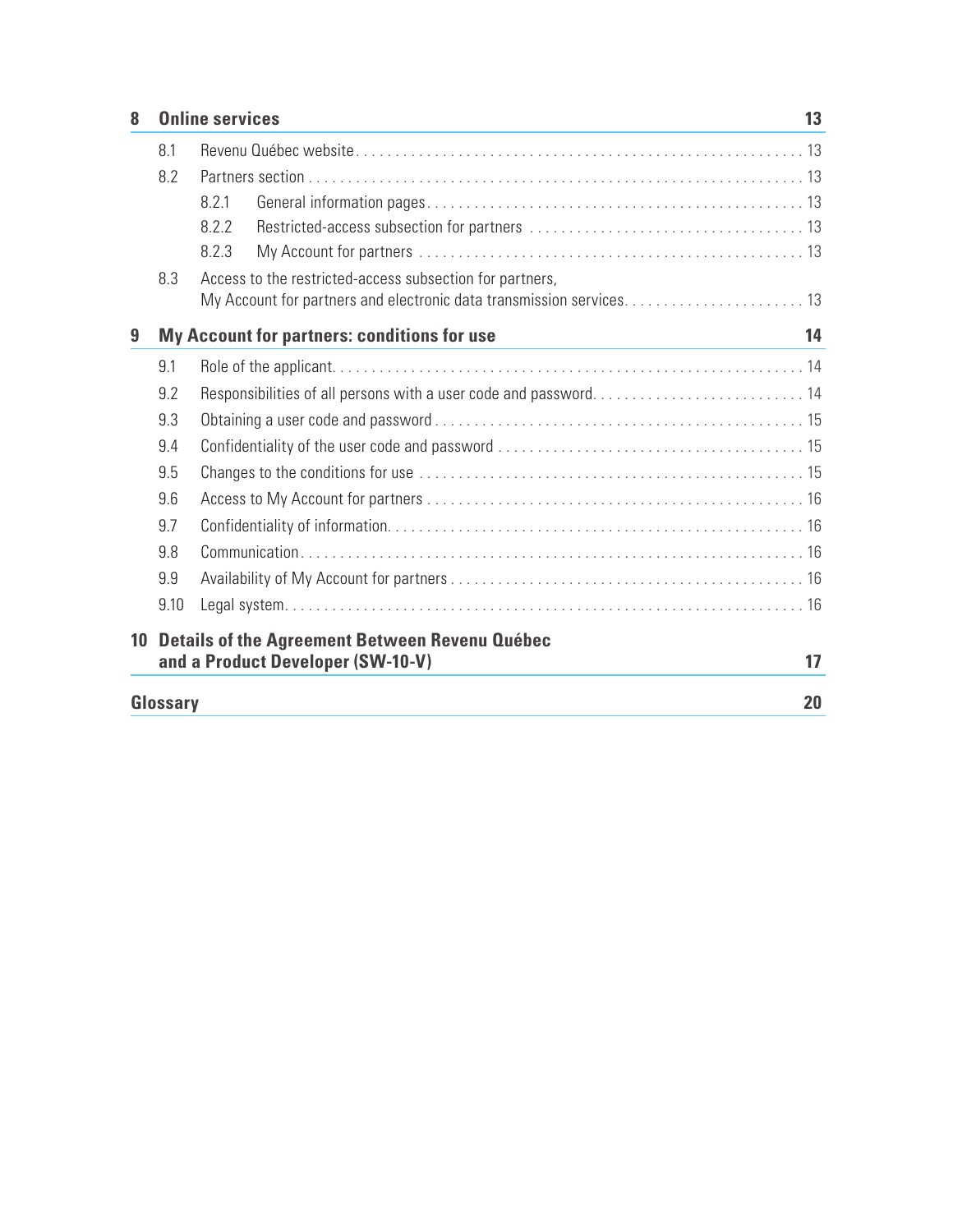# <span id="page-3-0"></span>INTRODUCTION

This document is intended for businesses that develop products to help natural or legal persons to fulfill their tax and related obligations for the following fields of activity:

- Personal income tax
- Corporation income tax
- RL slips and information slips
- Consumption taxes
- Source deductions and contributions
- Trust income tax
- Partnerships
- Registered charities
- International Fuel Tax Agreement (IFTA)
- Restaurant sector
- Québec education savings incentive (QESI)
- Registraire des enterprises
- Integrated government services
- Electronic payment transactions

It has the following goals:

- explain Revenu Québec's validation processes;
- define the responsibilities of developers and of Revenu Québec;
- describe the rules and requirements for the various fields of activity; and
- define the scope of various provisions of the Agreement Between Revenu Québec and a Product Developer (SW-10-V).

Please note that the term "product" is defined in the Glossary.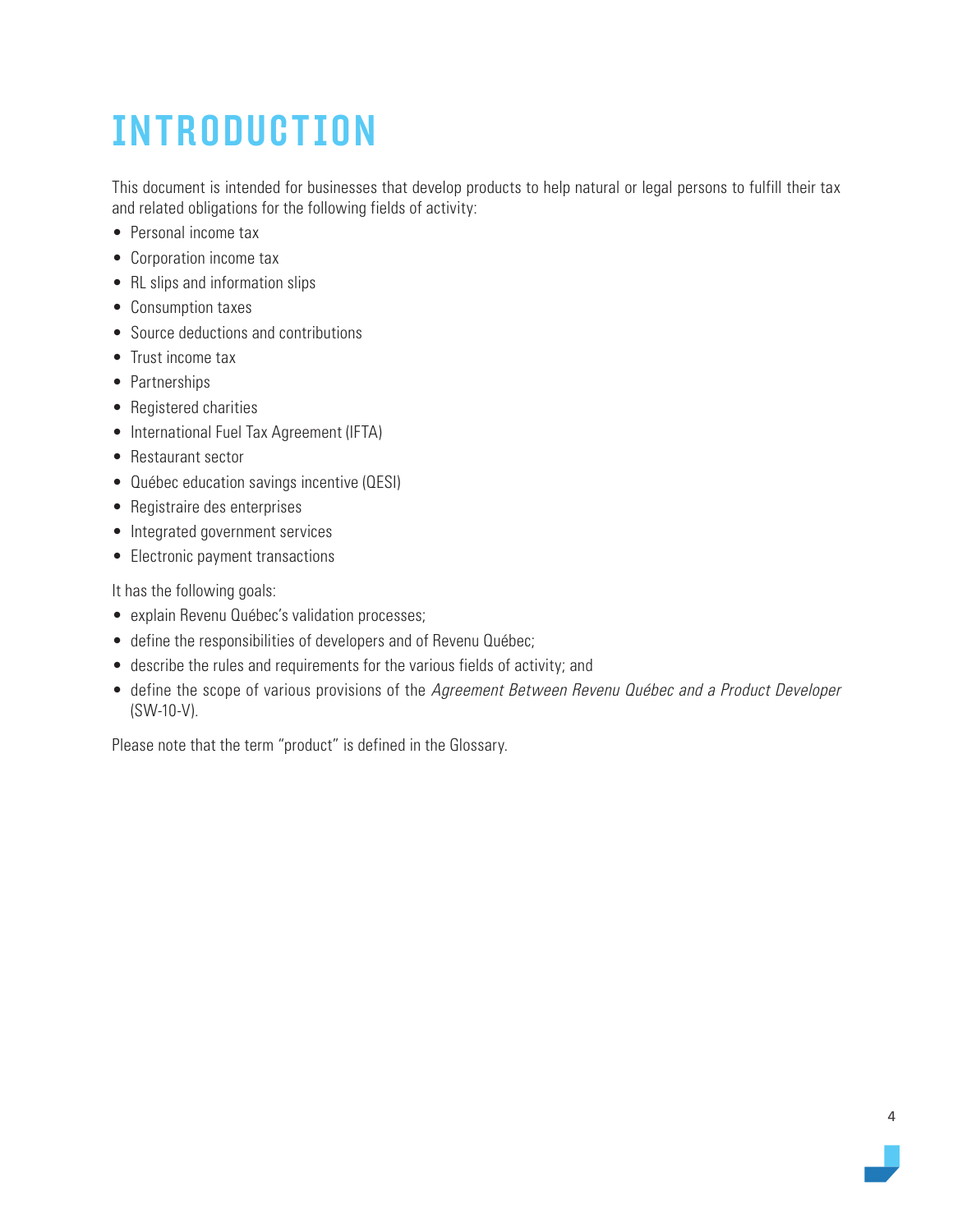# <span id="page-4-0"></span>1 REGISTERING AS A PARTNER

A business, department, agency or other organization that wishes to become a Revenu Québec partner must first register as a partner and then register the product(s) that it would like to submit for validation.

To register, a business, department or other organization must:

- use the **Register a Business as a Partner** online service; and
- complete, sign and mail form SW-10-V, Agreement Between Revenu Québec and a Product Developer.

The agreement sets out the rules that structure the product validation process. It does not cover marketing activities, such as product promotion or distribution.

### **1.1 Obtaining a user code and password**

In the final step of online registration, the applicant receives a temporary password. Once Revenu Québec registers the business, the applicant will receive a user code by email. The user code and temporary password are required to access My Account for partners.

Certain partners documents on the Revenu Québec website contain information that cannot be released to the general public. To access these documents, partners must use the user code for My Account for partners.

### **1.2 Registering, developing and updating products**

Whenever there are changes concerning product information, the partner must update the information using the service available in My Account for partners.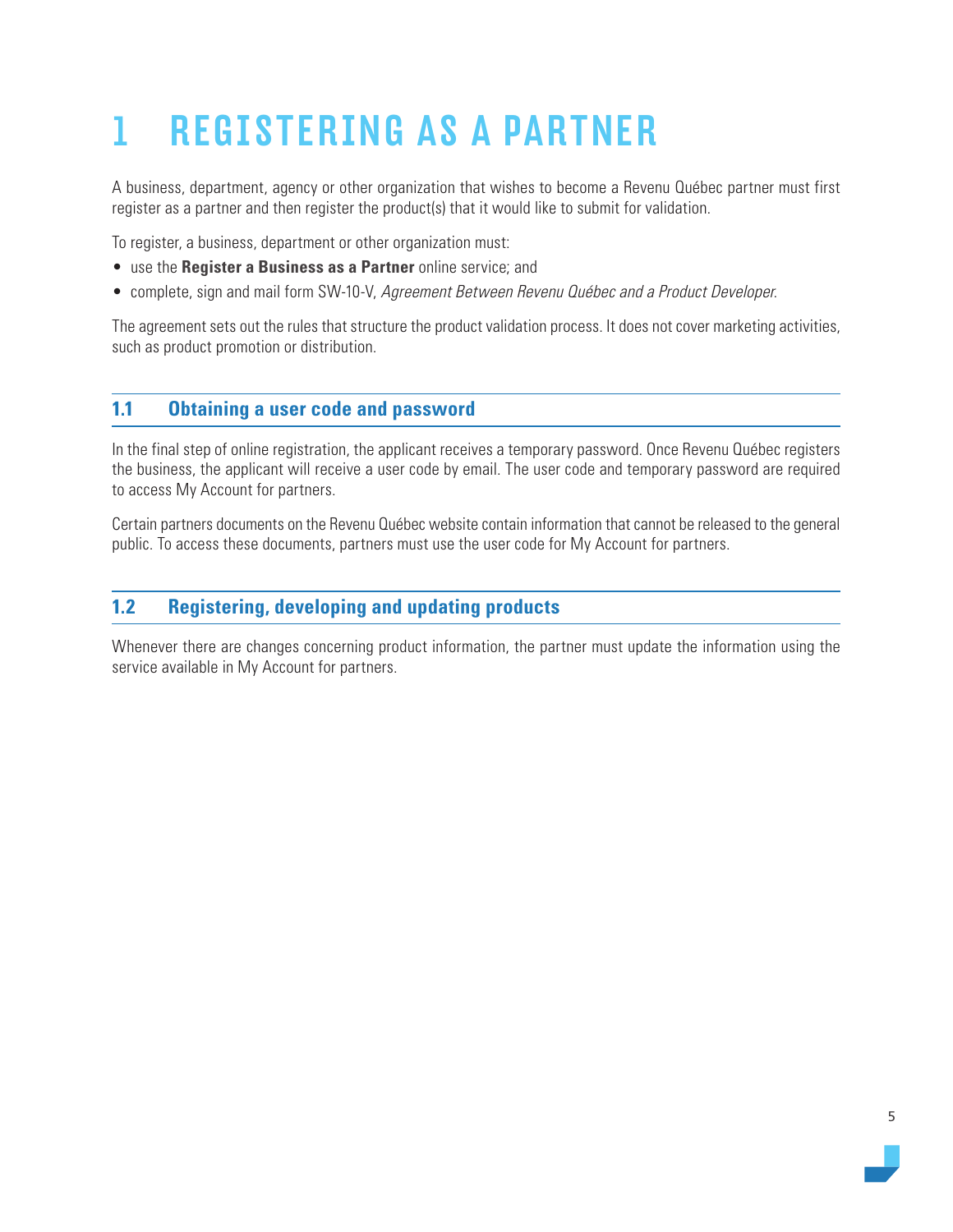# <span id="page-5-0"></span>2 VALIDATION PROCESSES

Each of Revenu Québec's validation processes has its own set of rules and is explained in this document. Revenu Québec ensures that products satisfy the requirements of each process.

### **2.1 Deadlines for submitting a validation request**

For the fields of activity listed below, Revenu Québec can refuse to process a developer's validation request if it is submitted after the prescribed deadline, or if the end date of the process has passed.

- Personal income tax (authorization and certification processes)
- Corporation income tax (authorization and certification processes)
- RL slips and information slips (authorization and certification processes)
- Restaurant sector

### **2.2 Validation processes**

Revenu Québec has three validation processes. The table below shows the processes and the fields of activity to which they apply.

|                                           | <b>Validation process</b> |               |               |  |
|-------------------------------------------|---------------------------|---------------|---------------|--|
| <b>Field of activity</b>                  | Approval                  | Authorization | Certification |  |
| Personal income tax                       | X                         | X             | X             |  |
| Corporation income tax                    |                           | X             | X             |  |
| Trust income tax                          |                           | Χ             |               |  |
| Partnerships                              | X                         | Χ             |               |  |
| Registered charities                      | $\chi$                    | X             |               |  |
| RL slips and information slips            |                           | X             | $\chi$        |  |
| Consumption taxes                         | X                         |               | X             |  |
| Source deductions and contributions       |                           |               | X             |  |
| International Fuel Tax Agreement (IFTA)   |                           | $\chi$        |               |  |
| Québec education savings incentive (QESI) |                           |               | X             |  |
| Restaurant sector                         |                           |               | X             |  |
| Registraire des entreprises               |                           |               | X             |  |
| Integrated government services            |                           |               | X             |  |
| Electronic payment transactions           |                           |               | X             |  |

An overview of the various validation processes is provided below. For more on the standards for each field of activity, see the restricted-access subsection for partners on the Revenu Québec website. A developer is notified if the standards for a given field of activity are not met and corrections are required. If the corrections are not made, Revenu Québec may refuse to validate the developer's product.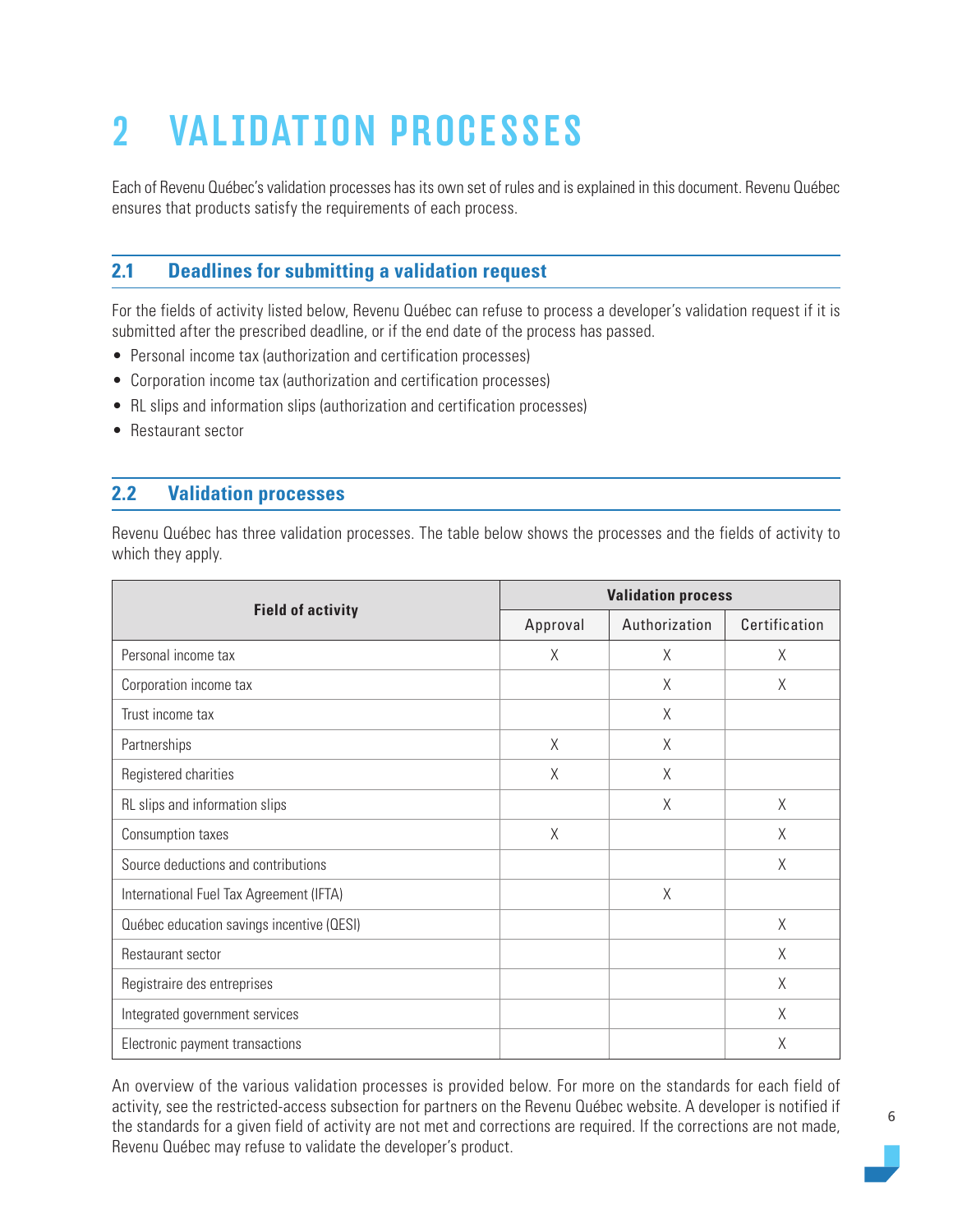### <span id="page-6-0"></span>**2.2.1 Approval**

The approval process verifies that the requirements for producing computer-generated forms are met. This is done without the use of test data (test cases), since the form data is not processed electronically by Revenu Québec's systems. If the product is approved, Revenu Québec will issue an approval number confirming that the product meets the requirements of the process.

### **2.2.2 Authorization**

The authorization process verifies that the requirements for producing computer-generated forms are met and that the results submitted comply with the test data (test cases). Test data is necessary because the form data is processed electronically by Revenu Québec's systems. The test cases, available in the restricted-access subsection for partners on the Revenu Québec website, are used to verify that:

- the data was entered properly on the forms;
- the results obtained when using the product (if applicable) are accurate; and
- the text and the Quality of the formatting conform to Revenu Québec's standards.

If the results are satisfactory, Revenu Québec will issue an authorization number confirming that the product meets the requirements of the process.

### **2.2.3 Certification**

The certification process verifies that the products that interact with Revenu Québec's computer systems or the sales recording module (SRM) meet our requirements. The process uses test cases—which must meet Revenu Québec's technical specifications—to verify the compliance of the data in the files created by the product. The test cases are available in the restricted-access subsection for partners on the Revenu Québec website.

If the results of the tests are satisfactory, Revenu Québec will issue a certification number confirming that the product meets the necessary technical specifications.

### **2.3 Validation number**

The information in this section applies to all fields of activity **except** the **QESI** and **Integrated government services** fields of activity.

Developers must obtain Revenu Québec's consent before using their products (with the exception of products for the restaurant sector) or electronically transmitting data (provided their products have such a feature).

Products that meet Revenu Québec's requirements are assigned an approval number, an authorization number or a certification number (for the purposes of this document, "validation number" is used for all three numbers). Developers cannot use this number for another version of the products or for another product. If a developer does not respect this requirement or any other requirement defined in this management framework, Revenu Québec may revoke the privileges associated with the developer's registration, in accordance with the provisions of the agreement entered into by the parties. Users will therefore not have access to the computer-generated forms or electronic data-submission systems of developers that fail to respect these requirements.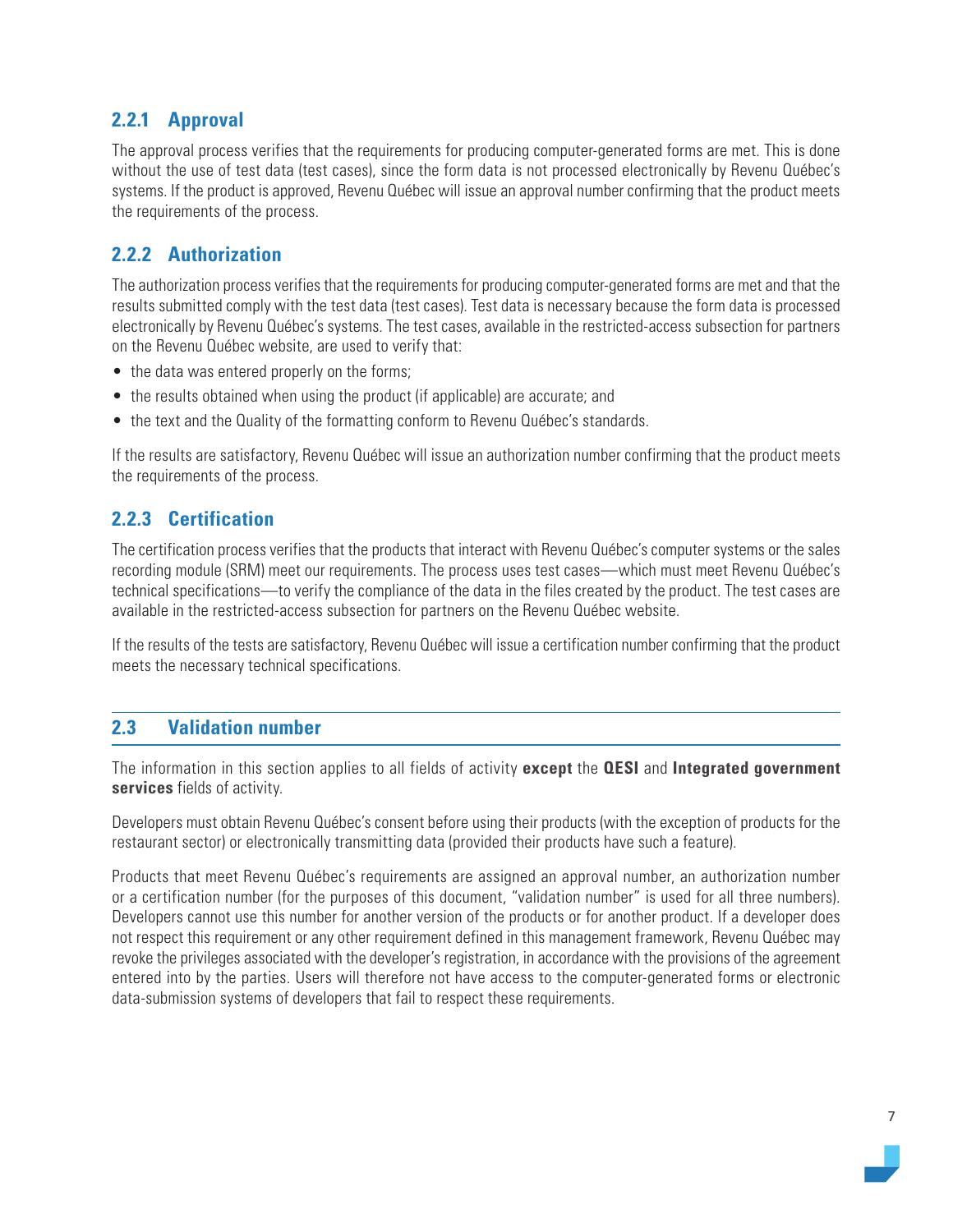### <span id="page-7-0"></span>**2.4 X.509 security certificate**

Revenu Québec uses the X.509 security certificate to identify partners in the **Integrated government services** field of activity and certain partners in the **Registraire des entreprises** field of activity with whom it is interacting and to make sure that the partner is authorized to interact with Revenu Québec's systems.

The partner must provide an X.509 security certificate to have access to the partners testing environment. If tests are conclusive and Revenu Québec has issued a certification number for the product, the partner will have to provide another X.509 security certificate to have access to the operating environment.

### **2.5 Follow-up and development of validated products**

Revenu Québec verifies that products comply with its technical requirements by analyzing the data received from users of validated products, for example, restaurateurs who use SRMs. Developers receive feedback once the data has been analyzed and may need to adjust their products depending on the results...

A product (or a version of a product) remains valid as long as it meets Revenu Québec's requirements, which vary according to the field of activity and the validation process concerned.

### **2.6 Follow-up and development of certified products (QESI field of activity only)**

Trustees or their mandataries must obtain Revenu Québec's consent before using a developer's product to electronically transmit QESI data. Developers receive feedback once the data has been analyzed. Depending on the results obtained, their products may need to be adjusted.

A product (or a version of a product) remains valid as long as the standards are not revised.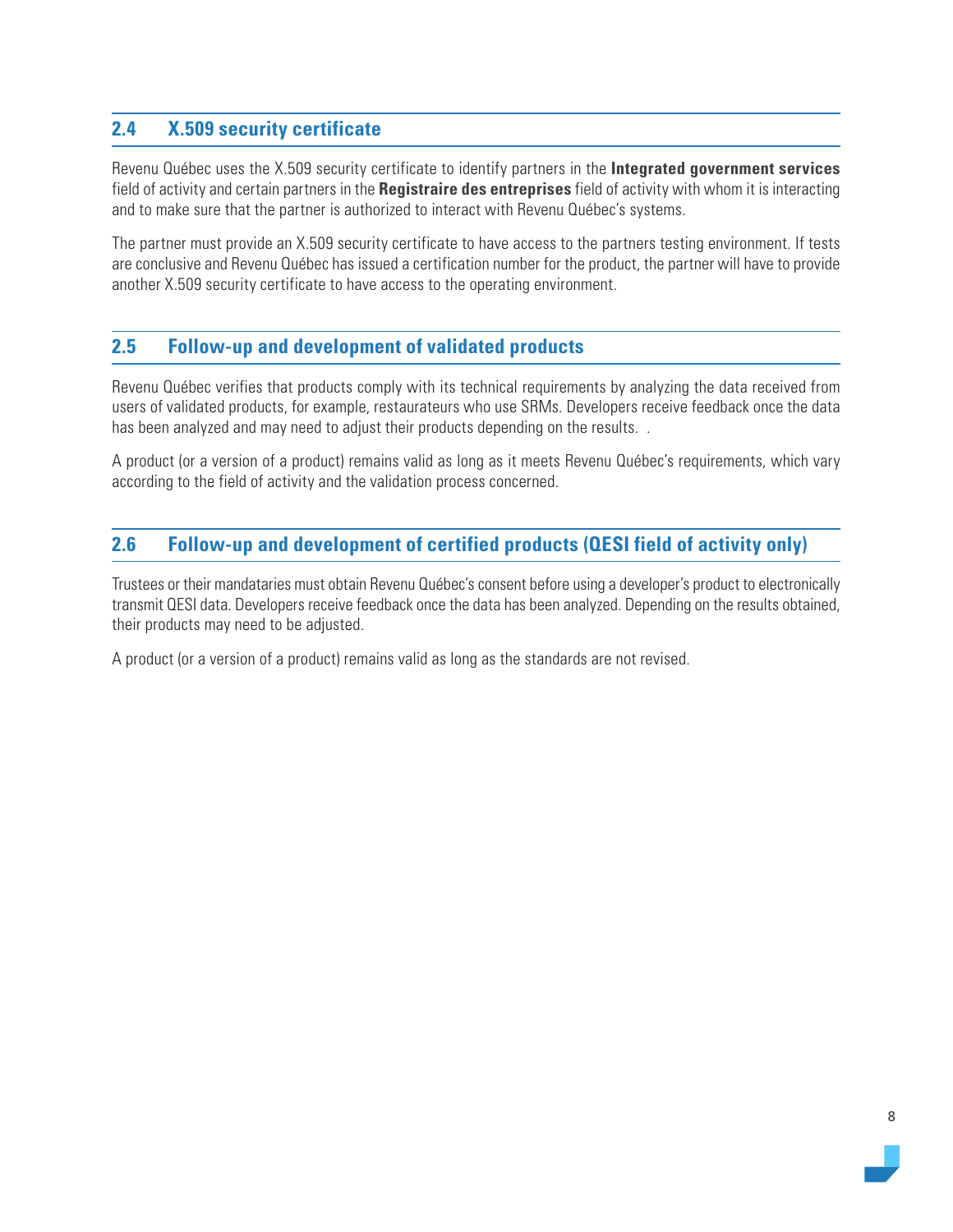# <span id="page-8-0"></span>3 DEVELOPERS RESPONSIBILITIES

Developers must comply with the various standards set out in the documents in the restricted-access subsection for partners on the Revenu Québec website.

Certain responsibilities apply only to developers of commercial products. Others concern both developers of commercial products and developers of non-commercial products (who develop products exclusively for their own use or provide a service to print or reproduce forms).

### **3.1 Responsibilities of developers of commercial products**

Developers of commercial products must:

- provide product users with technical support;
- notify their clients that the use of their products, including the omission or inaccuracy of any information provided, is the responsibility of the user;
- provide their clients with products and versions of their products that comply with Revenu Québec's technical specifications;
- inform users of any product limitations that may, for example:
	- affect the processing of a specific form,
	- affect certain features, or
	- concern certain system requirements;
- provide users with the equipment configuration they must use to ensure that all of the product's features are operational.

### **3.2 Responsibilities of developers of commercial products and developers of non-commercial products**

Developers of commercial products and developers of non-commercial products must:

- inform Revenu Québec immediately if a product has any limitations;
- send Revenu Québec the results derived from their products (if applicable);
- make sure that the data sent to Revenu Québec meets Revenu Québec's requirements by conducting quality control of their products and making a version of their products available (if applicable);
- quickly correct any anomalies in their products where such anomalies prevent users from fulfilling their tax and related obligations.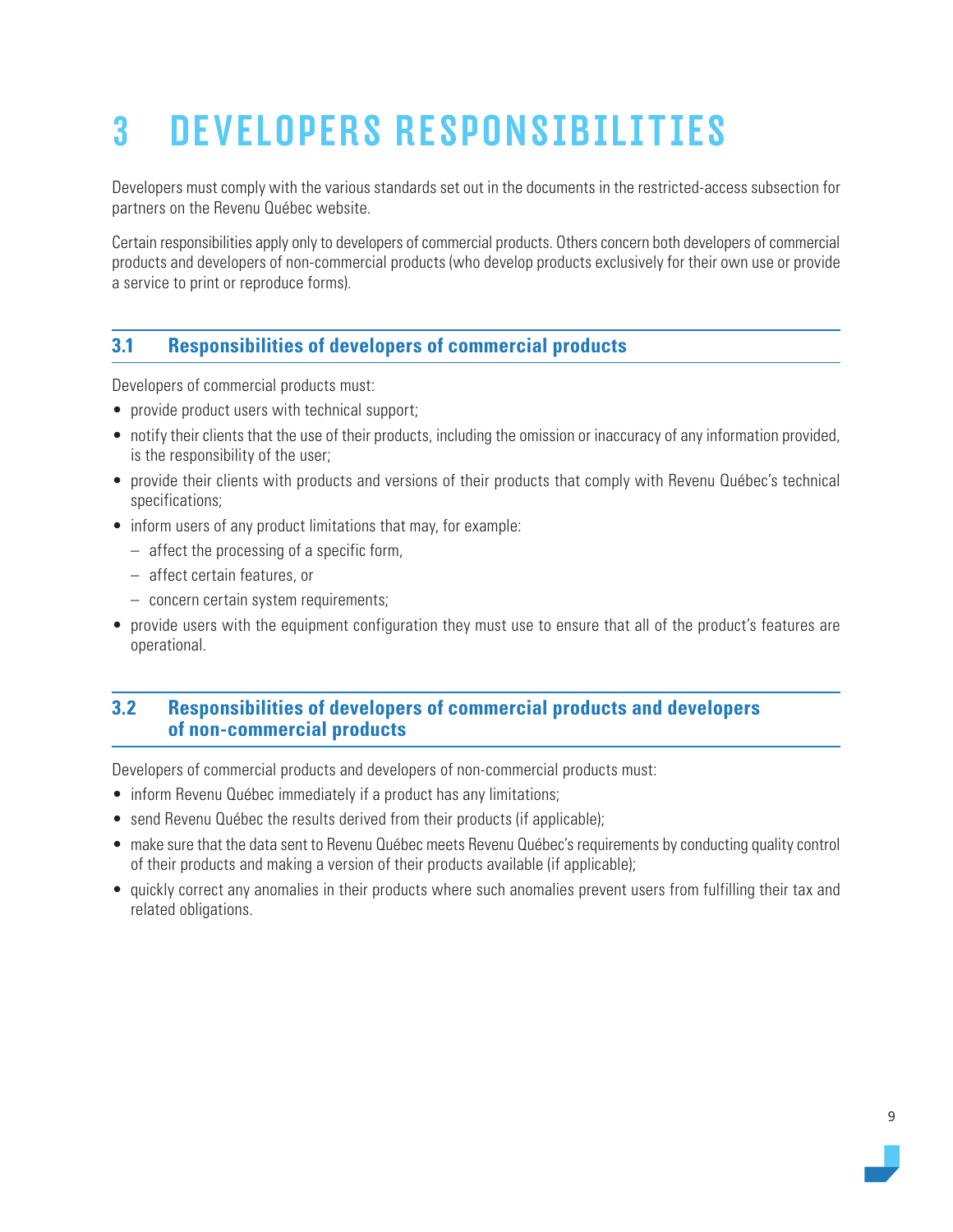### <span id="page-9-0"></span>**3.3 Responsibilities of developers of commercial products and developers of non-commercial products in the restaurant sector**

In the restaurant sector, in addition to the above-mentioned responsibilities, developers of commercial products and developers of non-commercial products must:

- provide product users and installers with technical support and relevant documentation (if applicable);
- notify Revenu Québec of any changes made to certified products;
- ensure:
	- the quality of subsequent versions of their products that have been certified by Revenu Québec, and
	- that the technical specifications for SRMs are met;
- notify Revenu Québec of any problems reported by restaurateurs using the SRS-SRM-RP solution;
- at Revenu Québec's request, provide the hardware, products, documentation and anything else necessary for Revenu Québec to analyze their products;
- ensure that the hardware and products provided by Revenu Québec are used in accordance with the established provisions;
- have their products certified by Revenu Québec.

### **3.4 Responsibilities of QESI partners**

In addition to the responsibilities mentioned in 3.2 above, QESI partners (trustees and their mandataries) who make changes to their products must resubmit their products for certification.

### **3.5 Responsibilities of electronic payment transactions partners**

Electronic payment transactions partners must provide Revenu Québec with a written list of the financial institutions to which certified products are provided. In addition, such a partner must notify Revenu Québec of any change to this list and the effective date of the change.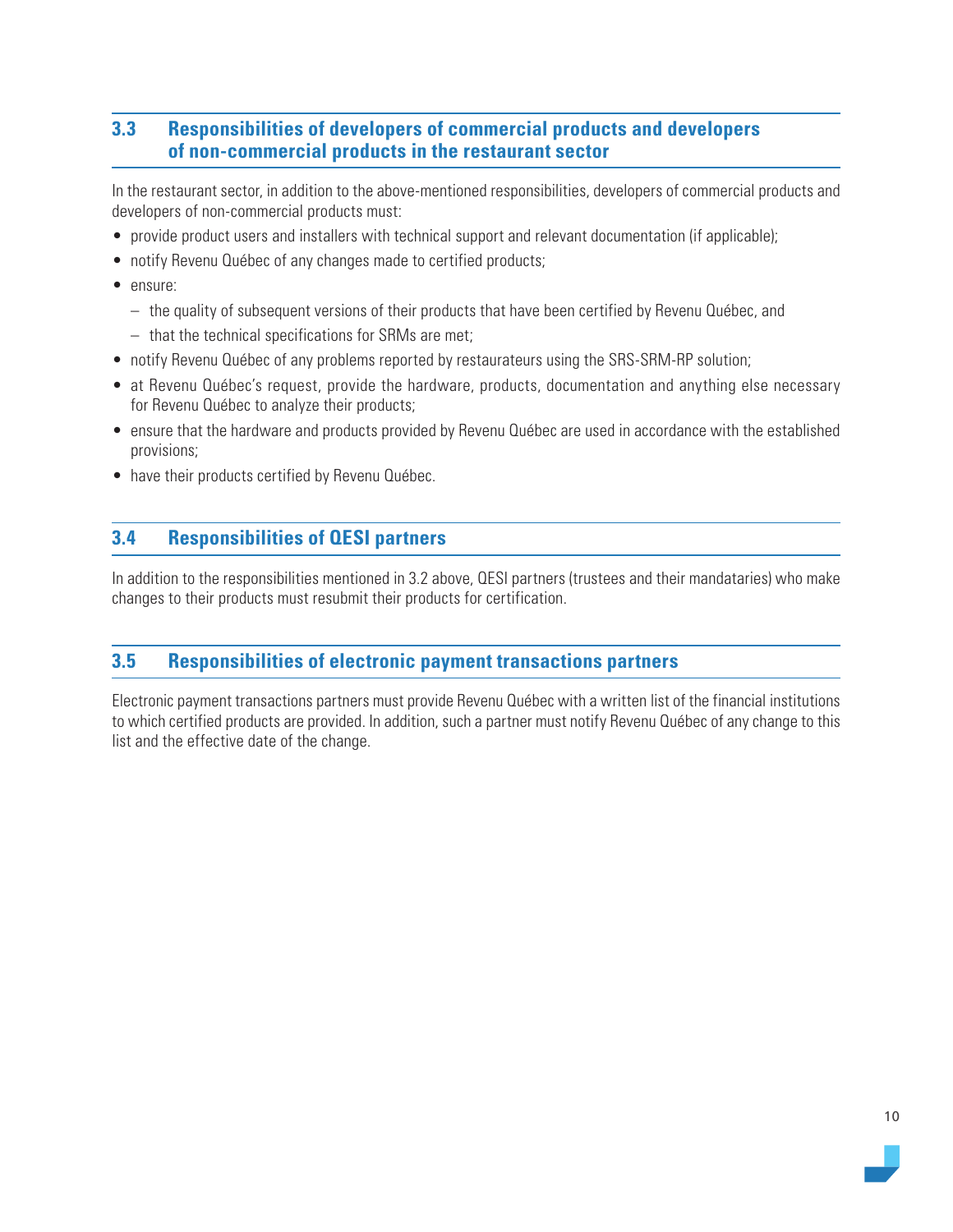# <span id="page-10-0"></span>4 REVENU QUÉBEC'S RESPONSIBILITIES

Developers obtain approval, authorization and certification for their products through validation processes. Revenu Québec guides developers throughout each process.

Revenu Québec also guarantees the confidentiality of the information that it receives and applies the security measures required by law to protect the hardware and products it is sent.

Revenu Québec must:

- provide developers with the information they request;
- help developers adapt their products throughout the validation process and product development;
- ensure that the products submitted by developers meet Revenu Québec's requirements during and after the validation process;
- provide a suitable environment for developers to carry out tests;
- provide developers with technical support (for validated products only);
- notify developers, within a reasonable time, of any changes to either this management framework or the related documents.

Revenu Québec is required to publish a notice in the **Partners** section of its website whenever a change is made to any of the above-mentioned documents. Whenever this *management framework* is updated, the notice must also be emailed to developers. By continuing their activities after receiving such a notice, developers agree to accept any changes included in the updated document.

However, Revenu Québec is not responsible for ensuring that products comply with legislation. Users and product developers are responsible for:

- their use of a product;
- any omission of information; and
- the accuracy of data.

Consequently, Revenu Québec cannot be held responsible for programming errors that may affect the data that is transmitted.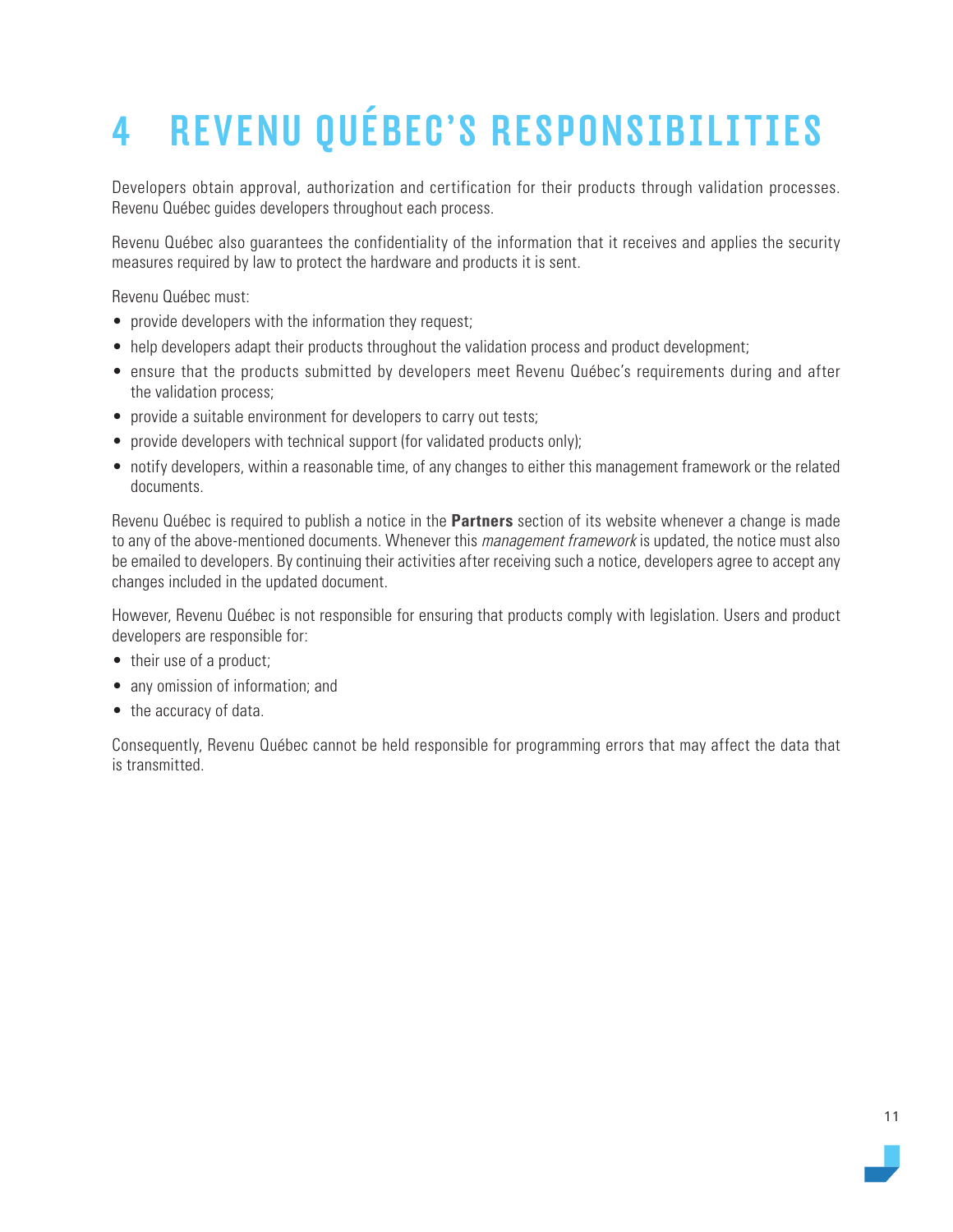# <span id="page-11-0"></span>5 DEVELOPER PRIVILEGES

Certain privileges are granted to developers when they become partners of Revenu Québec, including:

- the right to produce computer-generated forms and transmit data electronically using their product;
- the right to use the validation number confirming that the product meets Revenu Québec's requirements (if applicable);
- access to the documents on Revenu Québec's website, in particular those found in the restricted-access subsection for partners;
- access to the "Essais de connectivité" (connectivity tests) section of Revenu Québec's website, according to the field of activity;
- access to an environment appropriate for verifying test case results (according to the field of activity);
- the listing of the developer's validated commercial products on Revenu Québec's website; and
- the listing of the promoter's name on Revenu Québec's website (for promoters that have signed form SW-13-V, Québec Education Savings Incentive Agreement: Promoter).

Revenu Québec may revoke the privileges of developers that fail to uphold their obligations or meet Revenu Québec's requirements, or that fail to make any necessary corrections by the prescribed deadline.

### 6 LISTING OF VALIDATED COMMERCIAL PRODUCTS

On its website, Revenu Québec lists validated commercial products and the names of the product developers.

### 7 USE OF LOGOS

The stipulations below apply to all fields of activity **except** the **Restaurant sector** field of activity.

Revenu Québec authorizes developers that submit a request to use certain logos, provided that they accept the responsibilities set out in this management framework. Developers are authorized to use logos only:

- to develop their products;
- on their websites:
- on their product packaging;
- in their promotional materials; and
- in keeping with the services provided by Revenu Québec.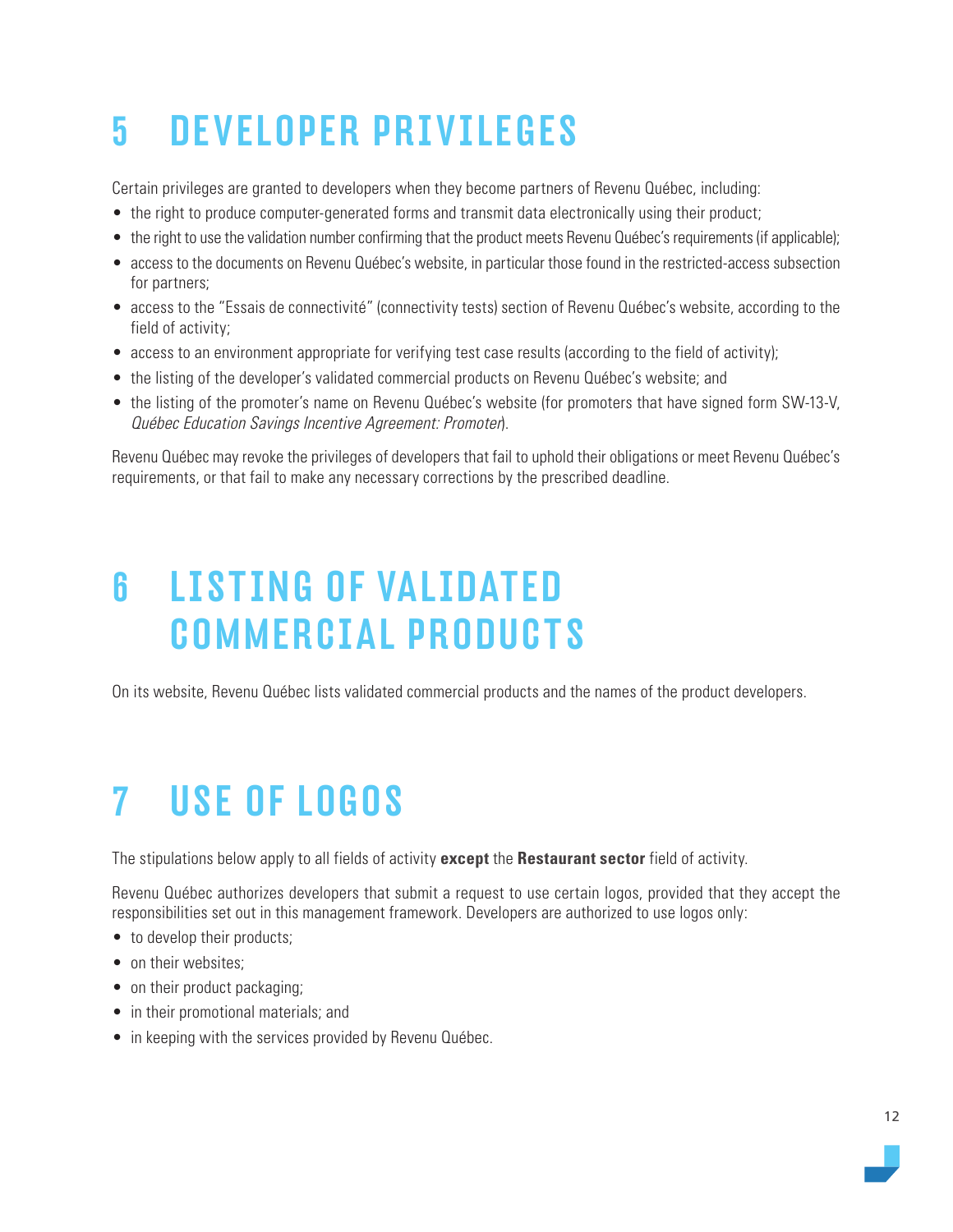## <span id="page-12-0"></span>8 ONLINE SERVICES

### **8.1 Revenu Québec website**

On the Revenu Québec website, developers can view, download and print the documents related to each field of activity.

### **8.2 Partners section**

### **8.2.1 General information pages**

The **Partners** section contains general information about the fields of activity, the validation processes and how to register as a partner. Under **News**, new information is announced and important messages for developers are posted.

Under **Stay Informed**, developers can subscribe to our RSS feeds to receive the latest news and be notified when new or updated documents are posted online.

### **8.2.2 Restricted-access subsection for partners**

The restricted-access subsection for partners contains a number of documents to help developers plan, adapt and develop their products. However, as these documents contain information that cannot be released to the general public, a user code is required. Developers must register as a Revenu Québec partner to obtain a user code.

It is important to always use the most recent version of documents when validating a product.

### **8.2.3 My Account for partners**

My Account for partners is a space that allows partners to manage certain aspects of their Revenu Québec file on their own. Using My Account, partners can:

- update their profile;
- add or update a field of activity;
- add resource people and update their information;
- register their products and update their product information;
- view the test-case history for their products in a given field of activity;
- send Revenu Québec a message.

### **8.3 Access to the restricted-access subsection for partners, My Account for partners and electronic data transmission services**

Revenu Québec can temporarily shut down access to all or part of the restricted-access subsection for partners, to My Account for partners or to an electronic data transmission service. While unplanned interruptions (for example, due to technical difficulties) may occur without prior notice, Revenu Québec will provide developers with reasonable notice prior to any planned interruption.

Revenu Québec can also permanently shut down access to all or part of the restricted-access subsection for partners, to My Account for partners or to an electronic data transmission service. In such a case, developers will be provided with at least five days' written notice.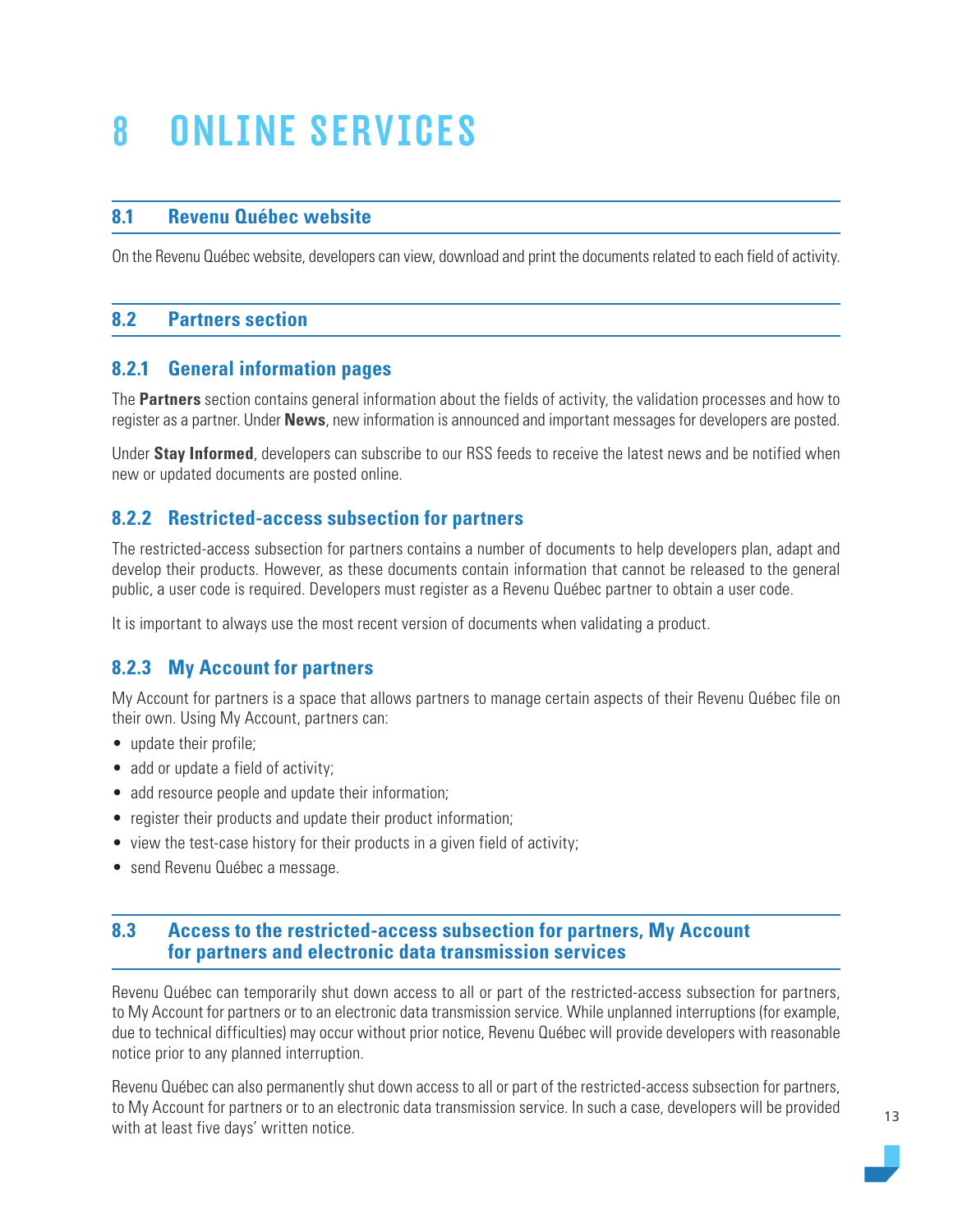### <span id="page-13-0"></span>9 MY ACCOUNT FOR PARTNERS: CONDITIONS FOR USE

In this part, "applicant" means an individual in business, a partnership, a corporation or any other legal entity seeking to register as a partner, and therefore for My Account for partners.

The applicant will be given a temporary password after registering.

The applicant must ensure that form SW-10-V, Agreement Between Revenu Québec and a Product Developer, is completed, printed, signed and mailed to Revenu Québec.

Once Revenu Québec accepts the applicant's registration as a partner, the applicant will receive a user code. The applicant must then:

- use the user code and password to access My Account for partners in order to register the business's resource people;
- use the **Contact Us** service to request that each resource person receive a unique user code and password;
- register the product(s) for which the applicant is seeking validation from Revenu Québec; and
- assign a registered resource person to each registered product (each resource person must be associated with at least one product).

### **9.1 Role of the applicant**

The applicant is responsible for:

- registering as a partner;
- ensuring that form SW-10-V, Agreement Between Revenu Québec and a Product Developer, is duly signed and mailed to Revenu Québec; and
- registering resource people and products (once Revenu Québec has accepted the applicant's registration).

### **9.2 Responsibilities of all persons with a user code and password**

Every transaction performed with a user code and password has the same legal effect as a transaction that has been performed further to duly signed written instructions provided by the applicant.

Persons with a user code and password are responsible at all times for:

- the accuracy of the information provided using My Account for partners;
- ensuring that the information provided using My Account for partners is up to date; and
- the accuracy of any data they enter.

14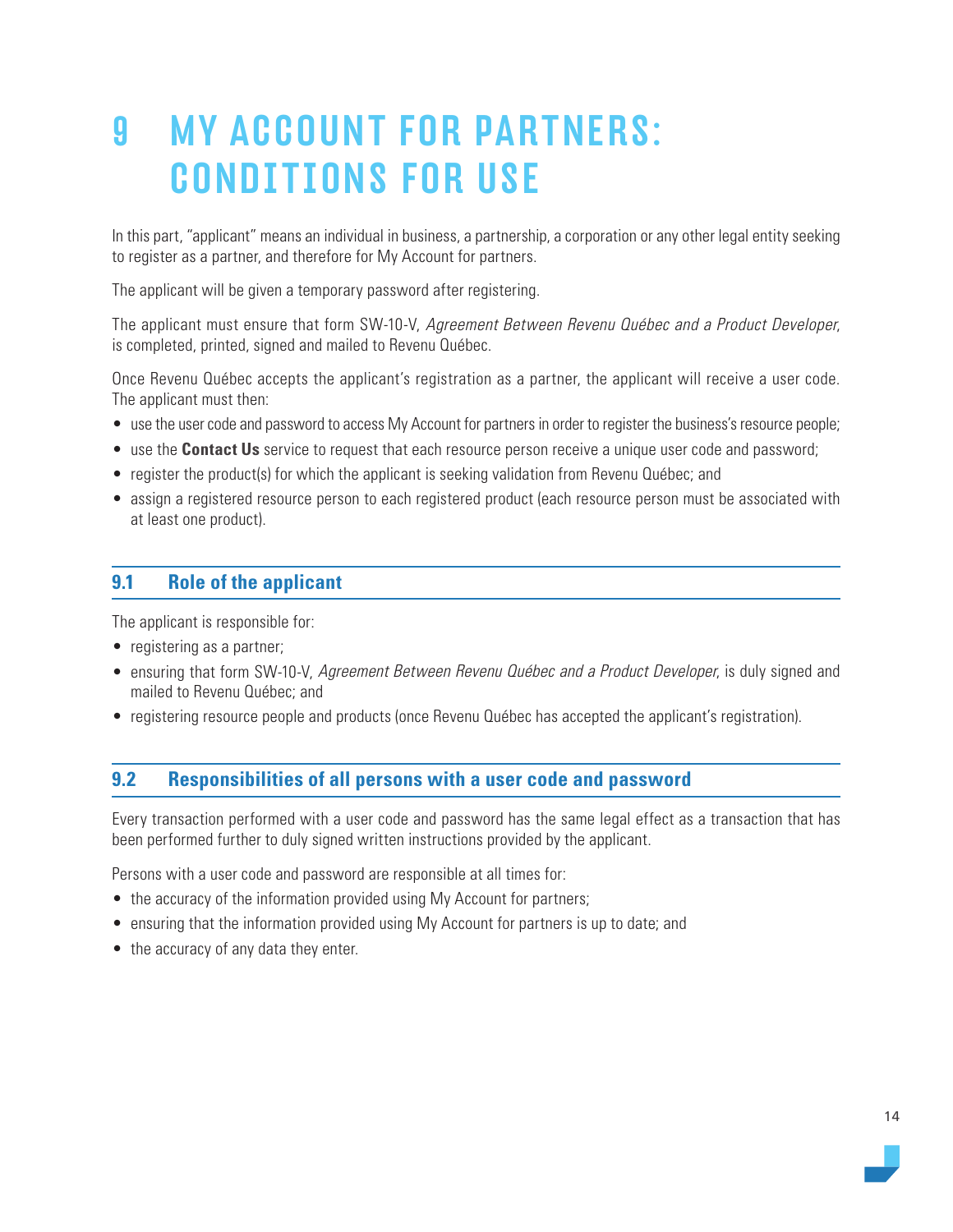### <span id="page-14-0"></span>**9.3 Obtaining a user code and password**

Once the applicant registers as a partner (and therefore for My Account for partners), Revenu Québec assigns a temporary password.

Once Revenu Québec receives a duly completed and signed copy of form SW-10-V, Agreement Between Revenu Québec and a Product Developer, it will verify certain information before notifying the applicant by email whether the registration is accepted or rejected.

If the applicant's registration is accepted, the confirmation email will include the applicant's user code. The applicant will then be able to access My Account for partners using the user code and the temporary password. The applicant must then create a new password and choose verification questions that can be used to reset a forgotten password.

All resource persons authorized by the applicant must follow the same steps to obtain a user code and a password.

### **9.4 Confidentiality of the user code and password**

Any person with a user code and password is responsible for all actions taken using them and must inform Revenu Québec of any unauthorized use.

Such a person is also responsible for keeping the user code and password confidential. The user code and password are reserved for the exclusive use of the authorized person, who:

- must never allow any other person to use the user code and password; and
- must change the password periodically for security reasons.

Under no circumstances will Revenu Québec be held responsible for any loss or damage related to a failure to respect the obligations set out in this section.

### **9.5 Changes to the conditions for use**

The conditions for use of My Account for partners are set out on the Revenu Québec website and in this management framework. The partner must check these conditions periodically to stay informed.

Revenu Québec can change the conditions for use at any time without prior notice , provided it posts the new conditions on its website and in this document. The changes take effect as soon as they are posted on the Revenu Québec website.

Use of My Account for partners by a person with a user code and password constitutes acceptance of any changes made to the conditions for use.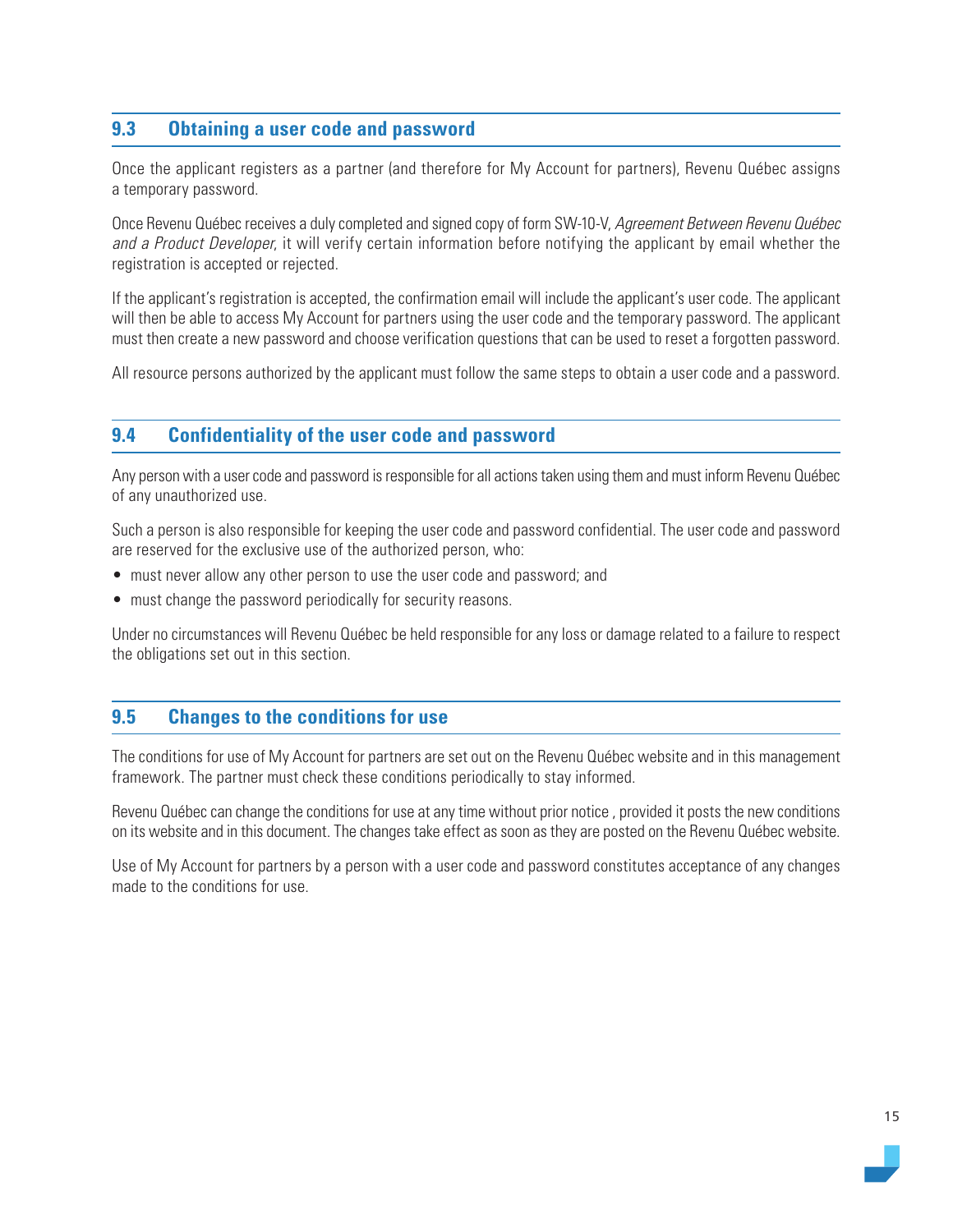### <span id="page-15-0"></span>**9.6 Access to My Account for partners**

Access to My Account for partners is granted for an indefinite period.

Without prior notice, Revenu Québec can suspend or revoke all access privileges of any person with a user code and password. Therefore, Revenu Québec can, at any time and with immediate effect, refuse access to My Account for partners if it has reason to believe that a condition for use has not been respected or the law has been broken. Moreover, Revenu Québec can suspend or revoke access privileges that have not been used.

Revenu Québec may revoke a person's access to My Account for partners where an event occurs that results in the applicant no longer meeting the conditions of registration. This is the case, for instance, where:

- a business declares bankruptcy;
- a business is dissolved or wound up; or
- an individual in business dies.

A person with a user code and password can, at any time, request to have access to My Account for partners discontinued.

### **9.7 Confidentiality of information**

Revenu Québec ensures the confidentiality of transmitted information by maintaining security measures in compliance with its legal obligations.

### **9.8 Communication**

Revenu Québec communicates by email with all persons holding a user code and password. These persons must therefore ensure that the email address in their file is accurate.

### **9.9 Availability of My Account for partners**

Revenu Québec can, at any time and without prior notice to persons holding a user code and password, **temporarily**  change the way in which My Account for partners is provided or **temporarily** interrupt the availability of all or part of My Account for partners.

Revenu Québec can, with prior notice to persons holding a user code and password, **permanently** change the way in which My Account for partners is provided or **permanently** make all or part of My Account for partners unavailable.

### **9.10 Legal system**

Any dispute that may arise from an application for registration or conditions for use with respect to My Account for partners is governed by Québec legislation. Persons with a user code and password must recognize the exclusive authority and jurisdiction of Québec tribunals in this regard.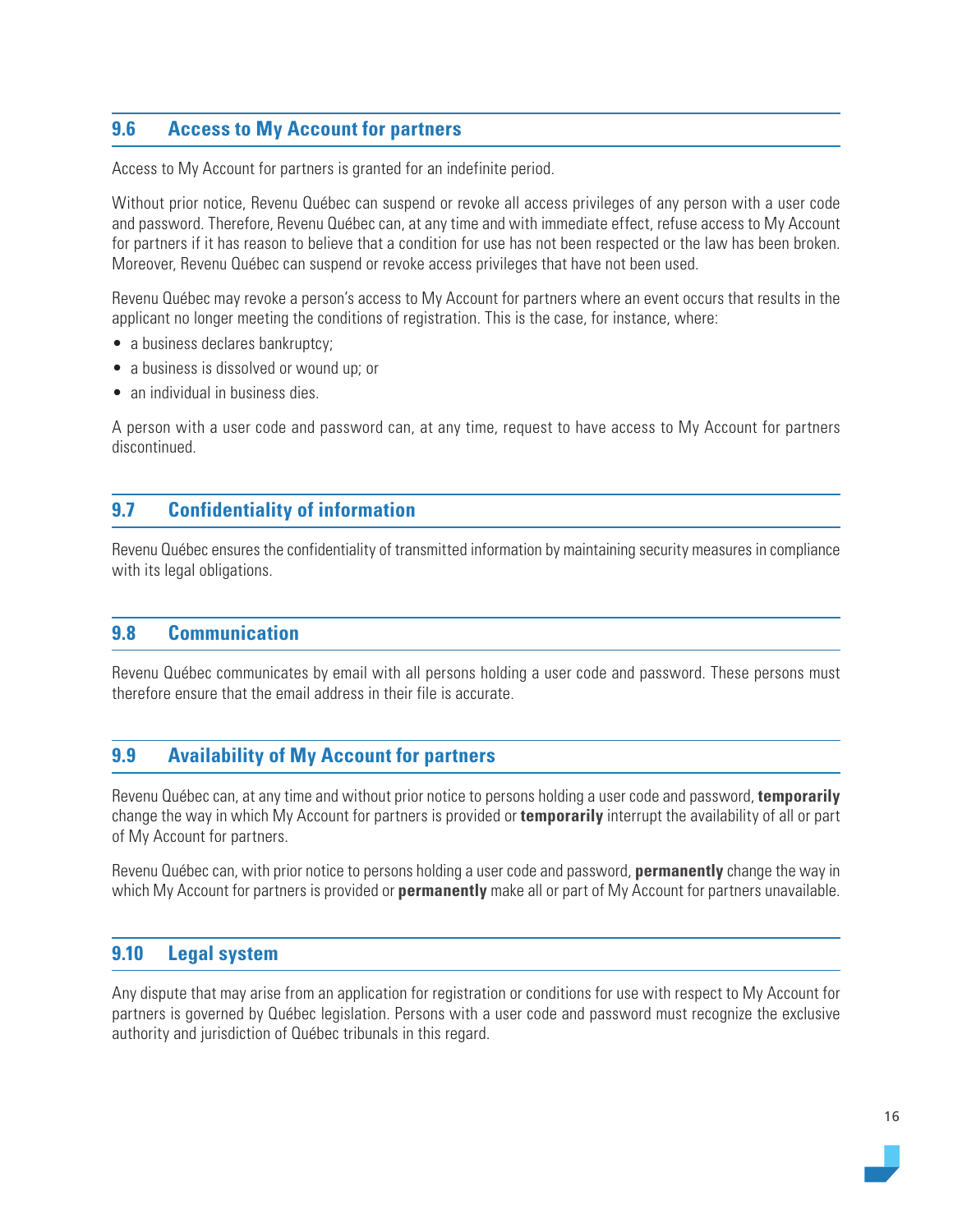### <span id="page-16-0"></span>10 DETAILS OF THE AGREEMENT BETWEEN REVENU QUÉBEC AND A PRODUCT DEVELOPER (SW-10-V)

The information in this part is provided to clarify the scope of the Agreement Between Revenu Québec and a Product Developer (SW-10-V) (hereinafter referred to as the "agreement") and to explain Revenu Québec's interpretation of certain provisions of the agreement. The following provisions are discussed in detail:

- Validation process, under Terms and Conditions (hereinafter "Clause E");
- Licences and intellectual property rights, under Terms and Conditions (hereinafter "Clause H");
- Resiliation, under General Conditions (hereinafter "Section 2");
- Modification of the agreement, under General Conditions (hereinafter "Section 4");
- Liability of Revenu Québec, under General Conditions (hereinafter "Section 5");
- Liability of the Developer, under General Conditions (hereinafter "Section 6").

All developers working in one or more of the fields of activity identified in the management framework<sup>1</sup> must sign the agreement with Revenu Québec, which constitutes a contract of adhesion.<sup>2</sup> This agreement, which is subject to the *Civil Code of Québec* and other laws, is unique in its interpretation in favour of the adhering party, that is, the product developer.3

Like all agreements covering multiple situations, it is possible that some provisions of the agreement may not apply to certain fields of activity. This is the case, for example, in the 3rd and 4th paragraphs of Clause E, which only cover commercial products developed by the developer. Likewise, Clause H, which deals with the issuance of a non-exclusive licence in favour of Revenu Québec, does not apply to the RL slips, Consumption taxes, Source deductions and employer contributions, [International Fuel Tax Agreement \(IFTA\)](https://www.revenuquebec.ca/en/partners/fields-of-activity/international-fuel-tax-agreement-ifta/), [Québec education savings incentive \(QESI\)](https://www.revenuquebec.ca/en/partners/fields-of-activity/quebec-education-savings-incentive/), [Registraire des](https://www.revenuquebec.ca/en/partners/fields-of-activity/registraire-des-entreprises/) [entreprises,](https://www.revenuquebec.ca/en/partners/fields-of-activity/registraire-des-entreprises/) [Integrated government services](https://www.revenuquebec.ca/en/partners/fields-of-activity/integrated-government-services/) and Electronic payment transactions fields of activity. Accordingly, they cannot be used against a developer working in any of those fields. However, this clause does apply, for example, to Revenu Québec partners that develop products for preparing individual income tax returns or for the restaurant sector. This agreement grants Revenu Québec a 15-year licence for the products developed by the partners, such as a cash register or copy of a product.

In addition, we would like to clarify the scope and interpretation of the sections concerning resiliation and modification of the agreement and the liability of both Revenu Québec and the developer (Sections 2, 4, 5 and 6).

<sup>1.</sup> Over 1,000 developers, working in various fields of activity, were asked to sign this agreement. If a developer works in several fields of activity, he or she only has to sign one agreement. It is possible that not all the clauses of the agreement will apply to all the fields of activity in which the developer works.

<sup>2.</sup> The term "contract of adhesion" is defined in article 1379 of the Civil Code of Québec as a contract "in which the essential stipulations were imposed or drawn up by one of the parties, on his behalf or upon his instructions, and were not negotiable."

<sup>3.</sup> Articles 1432, 1435, 1436 and 1437 of the *Civil Code of Québec* ensure the protection of the adherent to a contract of adherence, by enacting interpretation rules covering such cases as abusive and external clauses as well as illegible and incomprehensible clauses. These articles are reproduced herein.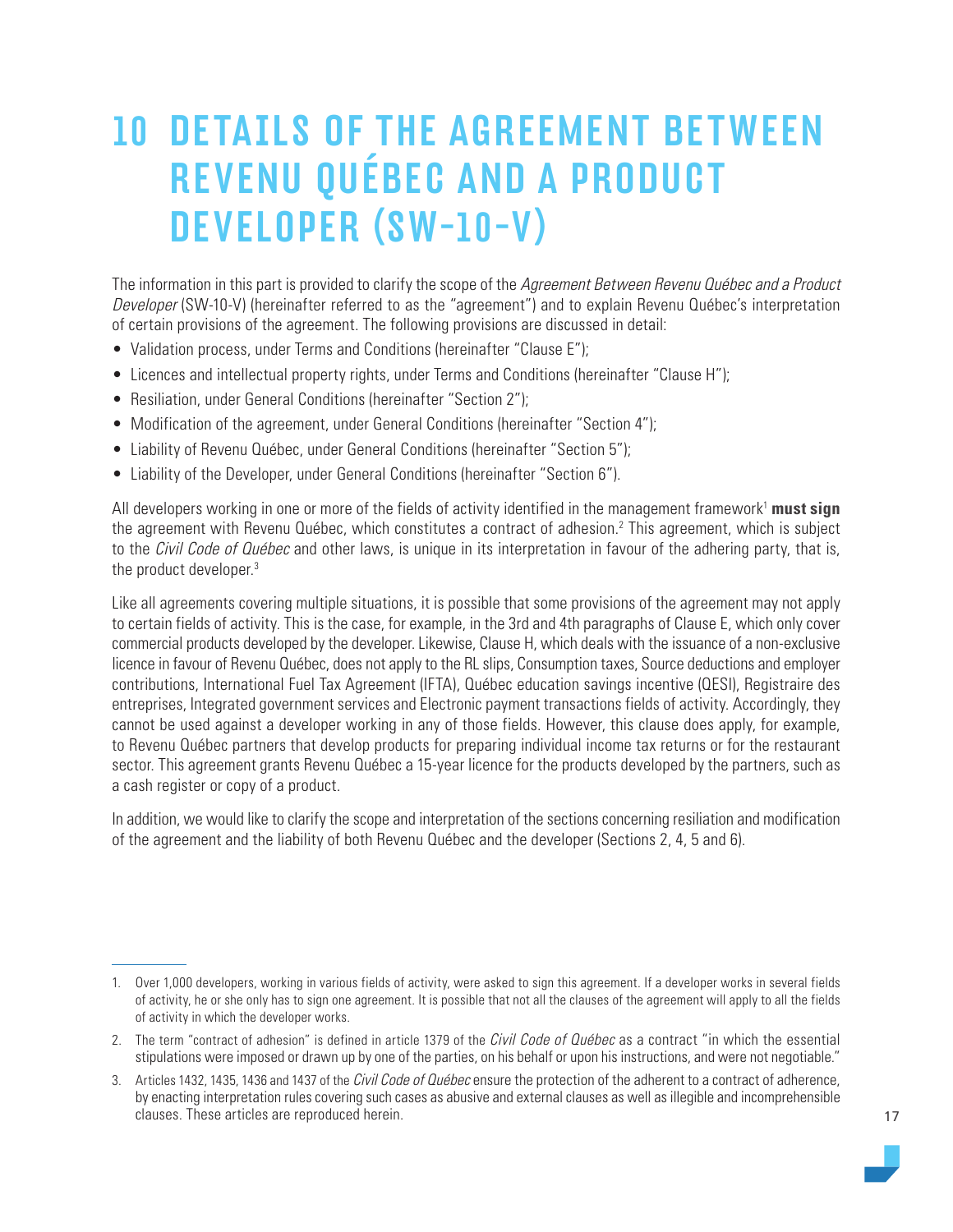For instance, Section 2 - Resiliation states that Revenu Québec has the right to unilaterally resiliate, after three days' notice, the agreement in the event the developer fails to comply with any of the provisions of said agreement. The main reason for this clause is to cover the case where a developer does not meet the developer's obligations. However, Revenu Québec does not intend to systematically use this clause when a developer fails to meet a minor contractual obligation. Instead, Revenu Québec prefers to work together with the developer as much as possible to find solutions to any problems that might arise and come to an arrangement that will ensure that the partnership continues. This being said, in the case of certain major infractions, Revenu Québec would have to invoke the resiliation clause.

#### **Example of a situation where Revenu Québec would give a developer three days' notice of resiliation**

A developer uses, for a product, a validation number granted for another product. In this situation, Revenu Québec would send a notice calling for the developer to stop using the validation number for the product for which it was not issued within three days.

Section 4 - Modification of the Agreement states that either party to the agreement that wishes to modify the agreement must notify the other party within a reasonable time in advance of any change that is likely to affect the agreement. Naturally, Revenu Québec would give sufficient advance notice to allow the developer to make any adjustments required to meet contractual obligations. In this regard, we insist on the fact that the agreement is meant to promote cooperation between the parties and, in keeping with the stated objectives of the agreement, the harmonious resolution of complex issues through the cooperative effort of both parties. If, for example, changes need to be made to the agreement, Revenu Québec will cooperate with the developer to determine an appropriate date on which the changes will take effect to give the developer sufficient time to make any adjustments needed to ensure that the objectives of the agreement are met.

### **Example**

A new regulation could require Revenu Québec to implement a new validation process for a particular product. However, Revenu Québec will take the necessary steps to ensure that the developer has enough time to make any required adjustments and have the product validated according to the new standard.

Finally, Section 5 - Liability of Revenu Québec and Section 6 - Liability of the Developer were written in accordance with the Civil Code of Québec. Unlike a service contract, this agreement does not stipulate monetary consideration in the form of a price or fees that could provide a useful reference for determining a financial ceiling for liability with respect to either of these clauses. In these circumstances, it is impossible to determine such a ceiling and we can, therefore, only assign general titles to the clauses, in keeping with the rules set forth in the Civil Code of Québec (article 1458). This is the choice of the authorities at Revenu Québec regarding the insertion of liability clauses in the contract of adhesion.

However, the scope of the developer's liability is essentially defined in the agreement itself, with additional information provided in the management framework (see Part 3 of this document). To avoid being held liable in any respect, the developer should meet all the obligations given in these documents. Furthermore, the scope of the framework agreement is limited to establishing "rules, terms and conditions to govern Revenu Québec's validation process for all products developed by a Product Developer […] for commercial purposes or for the Developer's own personal use." The developer's liability is therefore limited to the scope of the framework agreement.

We must distinguish the activities undertaken by the developer to validate its product as set forth in the agreement from those undertaken to commercialize the validate product. The developer can, in this context, use any advertising campaign or distribution method for the developer's product. Moreover, the developer can **enter into any advertising or distribution agreement, such as one defining the liability of each party, with any person**.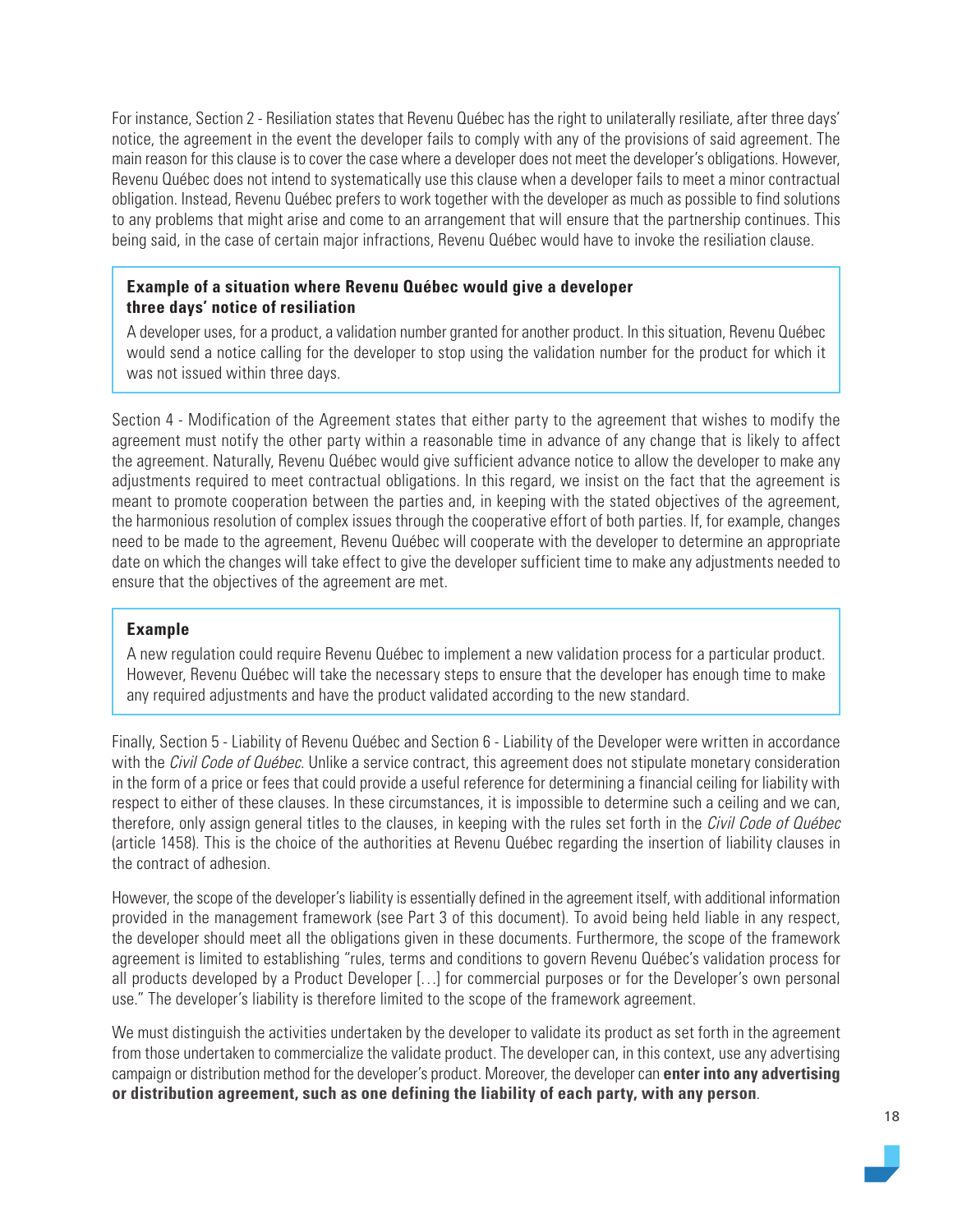In light of the agreement and the auxiliary documents to which it refers, the developer's obligations and responsibilities are well defined and it is very unlikely, as long as the developer respects the minimum requirements, that Revenu Québec would hold the developer liable.

### **Examples of situations where it is likely that Section 5 would be applied relative to Revenu Québec's responsibilities**

### Example 1 (Section 5, 1st paragraph)

A developer does not respect the validation process for its product and, therefore, Revenu Québec does not grant a validation number. In this case, the developer cannot claim damages in respect of a future loss of revenue due to the fact that the product could not be marketed.

#### Example 2 (Section 5, 2nd paragraph)

Revenu Québec experiences technical problems making it impossible to validate the developer's product. Even if the developer sustains losses because the product cannot be validated and sold, the developer cannot hold Revenu Québec liable in this respect.

#### Example 3 (Section 5, 3rd paragraph)

Revenu Québec detects a technical problem resulting in the loss of taxpayer data following transmission but fails to take steps to correct the problem. In such a case, the taxpayers could be penalized for not having filed by the deadline and require compensation from the developer. The developer could, in turn, hold Revenu Québec liable for damages in the amount of the compensation the developer has to pay its clients.

### **Examples of situations where it is likely that Section 6 would be applied relative to the developer's responsibilities**

#### Example 1 (Section 6, 1st paragraph)

In cooperation with Revenu Québec, a developer conducts tests in mid-February regarding the RL-1 slip. However, due to technical difficulties with the product, the developer is unable to obtain the required validation by February 28. In this case, if the developer's client cannot produce slips by the February 28 deadline, the client cannot hold Revenu Québec liable for losses due to penalties for late filing.

### Example 2 (Section 6, 2nd paragraph)

A developer does not have its slips validated, but markets its product all the same. Revenu Québec's computer system rejects slips submitted by a client of said developer and the client is fined for failing to have filed the slips by the required deadline. In this case, the client cannot sue Revenu Québec for the amount of the penalty paid for submitting slips that do not conform to the standard.